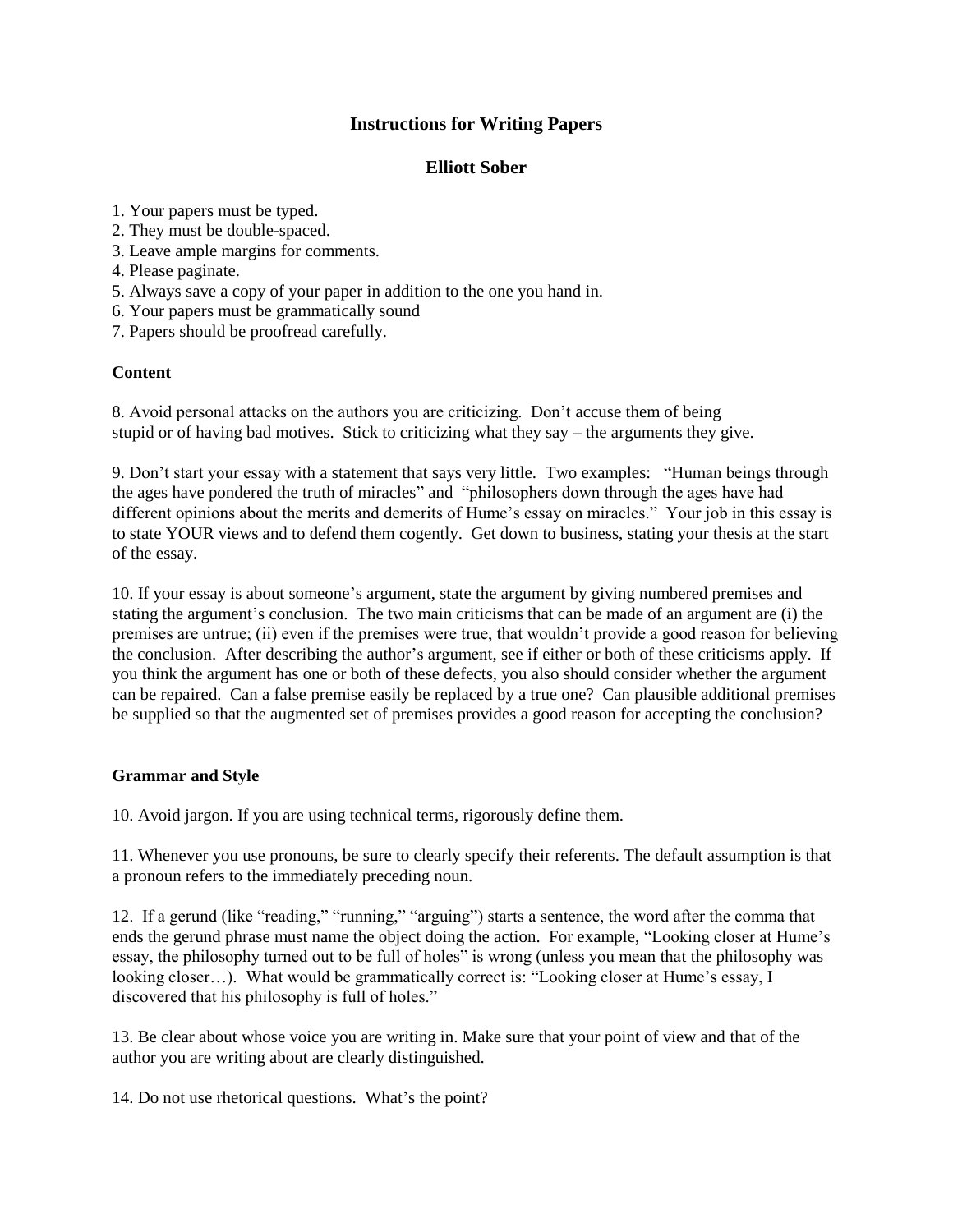15. Use non-sexist language. Do not write as if all human beings were men; so, for instance, do not refer to "man" or "men" or "mankind" when referring to all human beings. Consider using "human beings" or "people." Avoid the ugly "s/he" or "him/her". One easy way to do this is to shift from singular to plural; for example, instead of saying "The empiricist thinks that experience is the only source of knowledge; he argues that …," say "empiricists think that experience is the only source of knowledge; they argue that "

16. Don't conflate singular and plural pronouns (as in, "if one wants a good grade on an essay, they ought to abide by this instruction sheet").

17. Create a new paragraph when introducing a new idea.

18. Keep paragraphs brief and to the point. No paragraph should take up a full page.

19. Most paragraphs should have a topic sentence that clearly introduces the content of the paragraph.

20. Use quotations sparingly; always cite page numbers when doing so. When you say that some person says thus-and-so in some essay that you are discussing, give a page reference.

21. Make sure your verbs go with the nouns to which they are attached. For example, it is people who make inferences, not theories. A theory can imply or entail or predict that the sun will rise tomorrow. But a theory can't infer that the sun will rise tomorrow. This is something that a theorist can do.

22. Make every word count. See if words (or sentences or paragraphs …) can be cut without altering what you want to convey. Often intensifiers like "quite" and "very" actually weaken the force of a sentence. Don't say "Hume's argument is very/quite unclear." Say "Hume's argument is unclear."

23. In criticizing someone's thesis or argument, state your criticism in terms of what is wrong with that thesis or argument. Don't describe yourself. The fact that you found an argument hard to understand isn't a criticism of the argument you are discussing, but the claim that the argument was unclear, if true, would count as a criticism.

#### **Some comments on terminology in philosophical essays**

24. If you say that "X is relative," say what it is relative to. Since "relative to" is so often misused, it would be better to say that "X depends on Y," thus forcing you to say what Y is.

25. Be careful how you use the terms "vague" and "ambiguous." These have definite meanings. "Rich" and "bald" and "smart" are all vague terms, because each has an underlying quantity (number of dollars, hairs, intelligence) and it isn't clear where the cut-off is. How many hairs can a person have and still be bald? Notice that this fact about "rich" and the other terms mentioned doesn't mean that we should avoid using these terms. Don't say "vague" when you mean unclear. Likewise, to say that a term is ambiguous means that it has two or more meanings. The word "bank" is ambiguous – it can refer to a financial institution or to a river side. Don't say "ambiguous" when you mean unclear.

26. In general, dictionary definitions are not very useful in doing philosophy. When philosophers discuss what justice is, or what knowledge is, or what evidence is, these questions can't be resolved by opening a dictionary. Otherwise philosophical questions would be easy and philosophy would have been over as a